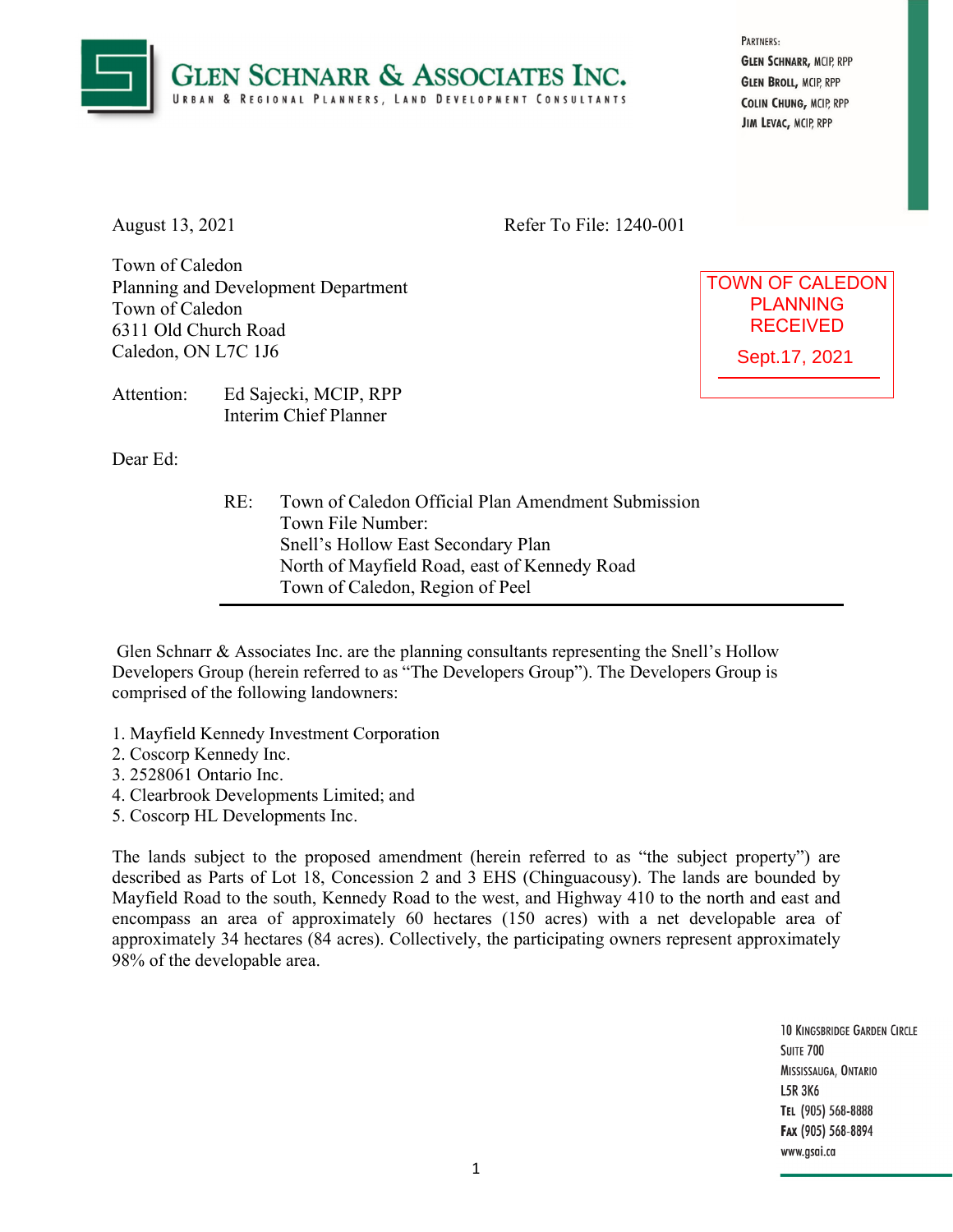

The subject lands are characterized by agricultural land occupied by five single detached dwellings along the surrounding arterial road frontages. The subject lands are currently located in the Town of Caledon Mayfield West Secondary Plan Phase 1, designated "Residential Policy Area A". An Official Plan Amendment is required to permit the development for a range of residential, commercial, open space uses and an internal public road network.

The Snell's Hollow East Secondary Plan represents an opportunity to provide an efficient development pattern within an existing settlement area. The proposed mixture of housing, commercial and open space land uses contribute to the creation of a sustainable development pattern and the achievement of complete communities.

As per our conference call with Town and Region staff on September 8, 2020, we understand the Region agrees with our assessment that population allocation is not required in order to allow development to proceed as these lands are already located within the Urban Area. This was reconfirmed through the Region's response email of September 22, 2020 stating that population and job allocation will be assigned to Snell's Hollow as part of the Region's 2041+ Municipal Comprehensive Review to account for the estimated dwelling units but that it will not affect the timing to process the Secondary Plan Amendment.

In support of the application, please find enclosed the following materials (digitally) in connection with this submission:

- Completed Town of Caledon Official Plan Amendment Application form, including Executive authorization forms;
- Town of Caledon fee for the Major Official Plan Amendment in the amount of \$33,574.32;
- Region of Peel fee for an Application to Amend the Official Plan in the amount of: \$9,000
- Signed DART Meeting Form;
- Fiscal Impact Study, prepared by Urban Metrics Inc., dated March 22, 2021;
- Heritage Impact Assessment, prepared by MacNaughton Hermsen Britton Clarkson Planning Limited (MHBC) dated April 2021;
- Traffic Impact Study, prepared by Next Trans dated April 2021
- Noise Feasibility Study, prepared by Valcoustics Canada Ltd., dated July  $8<sup>th</sup>$ , 2021;
- Architectural Design Guidelines and Urban Design Brief, prepared by MHBC Planning & Design dated May 2021;
- Draft Official Plan Amendment (including Schedule B Georeferenced and Redlined version), prepared by Glen Schnarr & Associates Inc., dated May 2021;
- Development Concept Plan, prepared by Glen Schnarr & Associates Inc., dated December 16, 2020;
- Functional Servicing Report prepared by Schaeffers Consulting Engineers , dated February 2021 (Appendices upload separately);
- Geotechnical Report (2528061 Ontario Inc.) prepared by Golder & Associates Inc., dated June 25, 2019;
- Geotechnical Report (Clearbrook Developments) prepared by Golder & Associates Inc.,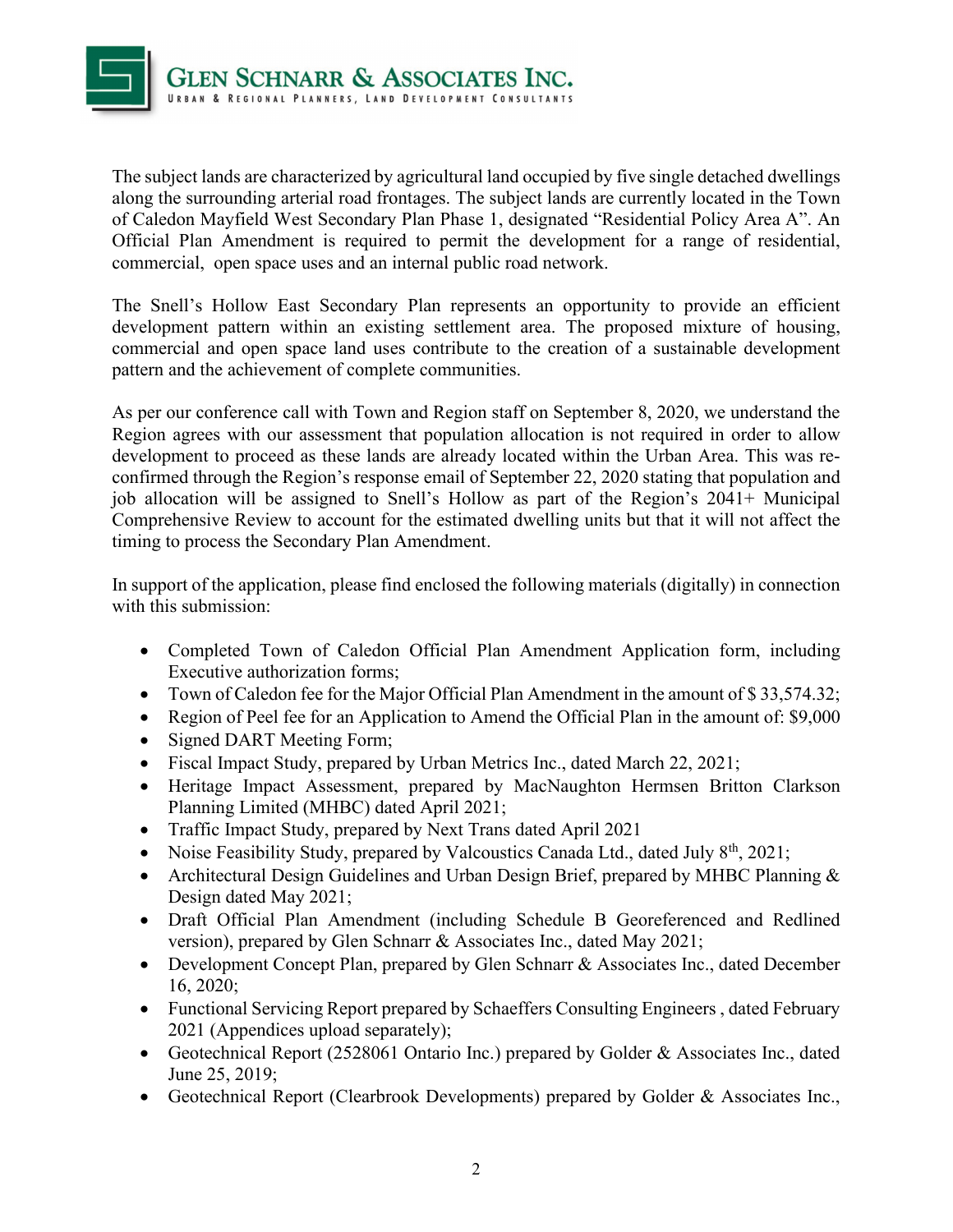

dated June 24, 2019;

- Geotechnical Report (Coscorp- Kennedy) prepared by Golder & Associates Inc., dated June 17, 2019;
- Geotechnical Report (Coscorp Heart Lake) prepared by prepared by Golder & Associates Inc., dated June 24, 2019;
- Geotechnical Report (Mayfield-Kennedy) prepared by Golder & Associates Inc., dated June 24, 2019;
- Healthy Development Assessment (Figures uploaded separately), prepared by Glen Schnarr & Associates Inc., dated May 2021;
- Snell's Hollow Secondary Plan (redlined), prepared by Glen Schnarr & Associates Inc., dated May 13, 2021
- Stage One and Two Archeological Report (2528061 Ontario Inc.), prepared by ASI, dated October 7, 2020;
- Stage One and Two Supplementary Archeological Documents (2528061 Ontario Inc) prepared by ASI, dated October 7, 2020;
- Stage One and Two Archaeological Assessment (Clearbrook Development Ltd.), prepared by ASI, dated May 20, 2021;
- Stage One and Two Supplementary Archeological Documents (Clearbrook Development Ltd.) prepared by ASI, dated May 20, 2021;
- Stage One and Two Archeological Report (Coscorp-Heart Lake), prepared by ASI, dated August 27, 2020;
- Stage One and Two Archeological Report (Coscorp- Kennedy), prepared by ASI, dated October 23, 2020;
- Stage One and Two Supplementary Archeological Documents (Coscorp- Kennedy) prepared by ASI, dated October 23, 2020;
- Stage One and Two Archeological Report (Mayfield- Kennedy), prepared by ASI, dated October 2, 2020;
- Stage One and Two Supplementary Archeological Documents (Mayfield Kennedy) prepared by ASI, dated October 2, 2020;
- Phase One Environmental Site Assessment (2528061 Ontario Inc.), prepared by Edward Wong & Associates Inc., dated October 17, 2017;
- Phase One Environmental Site Assessment (Clearbrook Development Ltd.) prepared by WSP, dated May 10, 2021;
- Phase One Environmental Site Assessment (Coscorp HL Developments Inc.) prepared by WSP, dated September 21, 2018;
- Phase One Environmental Site Assessment (Coscorp Kennedy Inc.) prepared by WSP, dated May 03, 2021;
- Phase One Environmental Site Assessment (Mayfield Kennedy), prepared by SPL Beatty A division of SPL Consultants Limited, dated October 5, 2011;
- Planning Justification Report (including Housing and Commercial Distribution Analysis), prepared by Glen Schnarr & Associates, dated August 2021;and
- Comprehensive Environmental Impact Study and Management Plan, as prepared by RJ Burnside dated August 2021(Appendices upload separately).